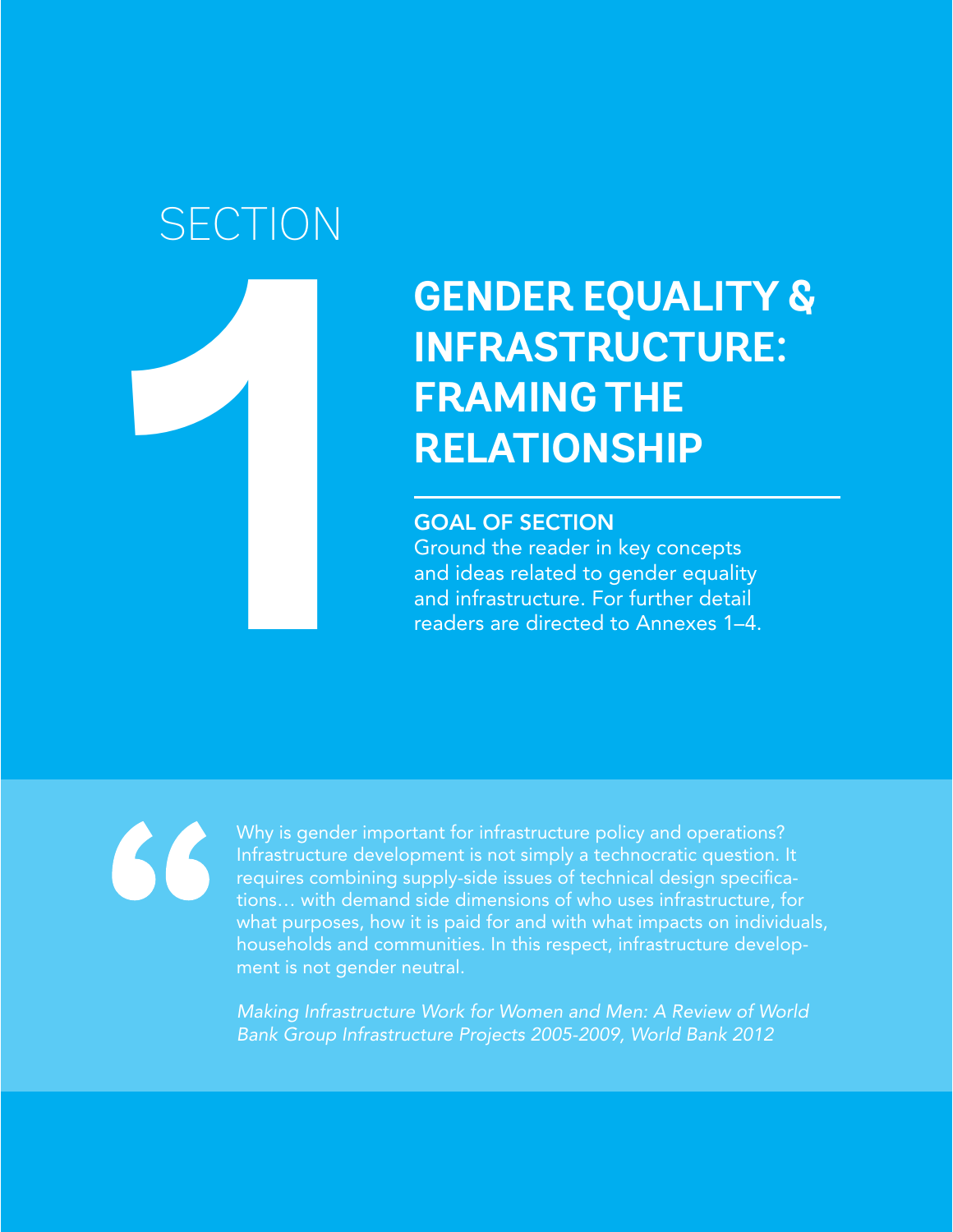### KEY GENDER DEFINITIONS

Agency: the capacity to make decisions about one's own life and act on them to achieve a desired outcome, free of violence, retribution or fear.

Gender: the social, behavioral and cultural attributes, expectations and norms associated with being male or female.

Gender equality: how these aspects determine how women and men relate to each other and the resulting differences in power between them.

This section lays out a conceptual framework and vocabulary for how to think about gender equality and infrastructure. It is grounded in the World Bank's gender strategy, which is anchored in the *World Development Report 2012*: *Gender Equality and Development* (WDR 2012*)*.

# A. THE CONCEPTUAL FRAMEWORK

The WDR 2012 framework proposes that households, markets and institutions, and the relations between them, influence gender equality and economic development (refer to Box 1), emphasizing:



*When [the relationships between the household, markets and institutions] are not considered, the intended policy interventions can be muted or contrary to expectations.* 

The World Bank Group's 2016–2023 Gender Strategy (World Bank Group Gender Strategy),<sup>9</sup> built on this framework, aims to tackle four objectives important to promoting gender equality and overcoming the existing gaps in opportunity between men and women (refer to Figure 1):

- 1. **Improving human endowment gaps**—reduce health, education and social-protection gaps between men and women.
- 2. **Removing constraints for more and better jobs**—increase women's participation in the labor force, enhance income-earning opportunities, and improve access to key productive assets.
- 3. **Removing barriers to women's ownership and control of assets**—improve women's access to land, housing and technology.
- 4. **Enhancing women's voice and agency and engaging men and boys**—include women in decision making on service delivery; reduce gender-based violence and its impact in conflict situations.

<sup>9</sup> World Bank Group gender strategy (FY16-23): gender equality, poverty reduction and inclusive growth (English), World Bank, 2015. [http://documents.worldbank.org/curated/en/820851467992505410/World-Bank-Group-gender-strategy-FY16-23-gender-equality-poverty-reduction](http://documents.worldbank.org/curated/en/820851467992505410/World-Bank-Group-gender-strategy-FY16-23-gender-equality-poverty-reduction-and-inclusive-growth)[and-inclusive-growth](http://documents.worldbank.org/curated/en/820851467992505410/World-Bank-Group-gender-strategy-FY16-23-gender-equality-poverty-reduction-and-inclusive-growth).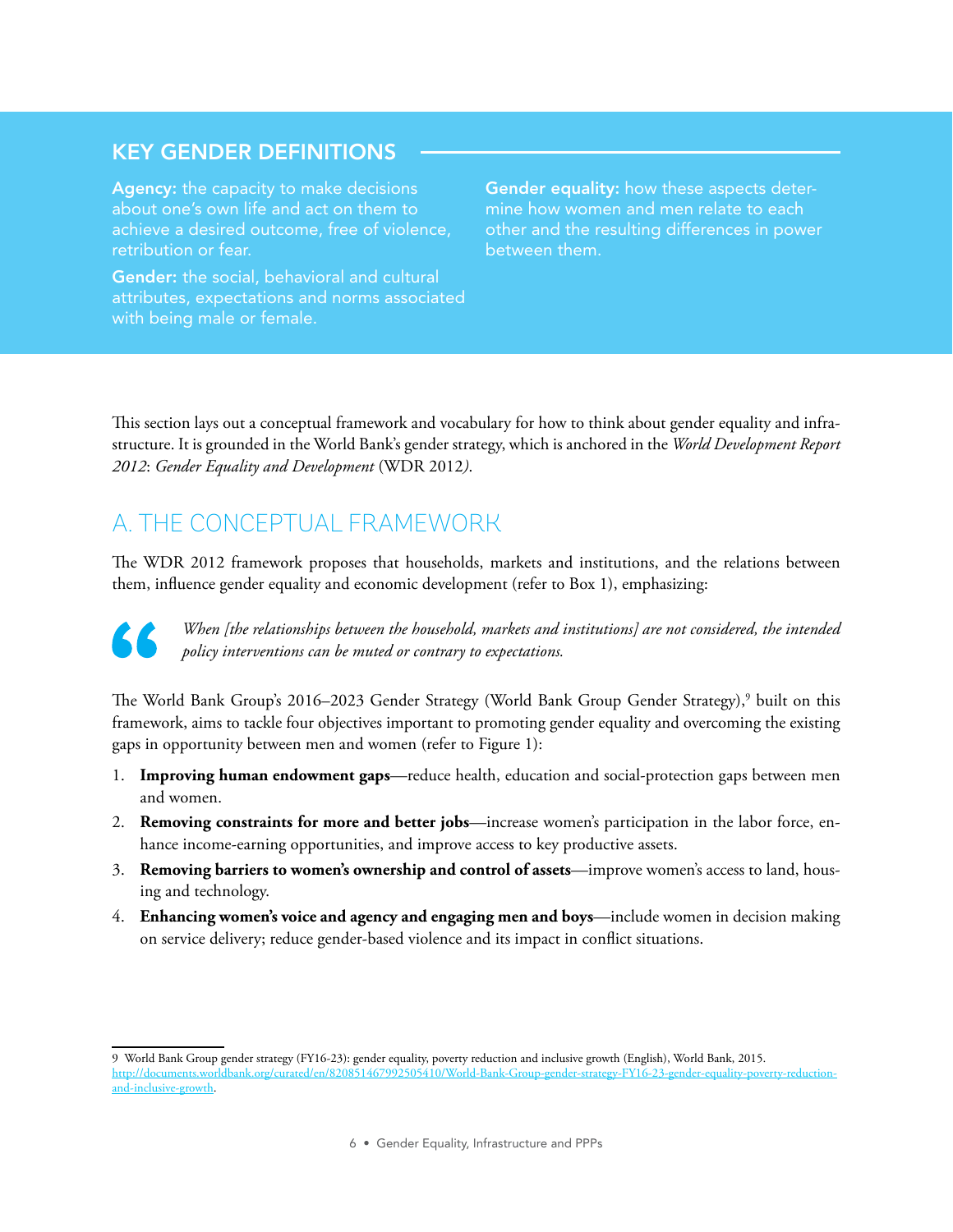

**Figure 1: Conceptual Framework for Viewing Gender Equality and Development**

Source: World Bank Group gender strategy (FY16-23): gender equality, poverty reduction and inclusive growth (English), *World Bank, 2015*

### B. INFRASTRUCTURE'S ROLE IN HELPING CLOSE IDENTIFIED GENDER GAPS

The challenges that prevent men and women from achieving similar outcomes in the areas of human development, accessing jobs, control of assets, and voice and agency—the four key objectives of the World Bank's Gender Strategy—range from easily identifiable to harder to pinpoint.

- **• The easily identifiable challenges**—such as those leading to human endowment gaps such as different educational outcomes for girls and boys at the secondary-school level—may have concrete solutions, such as building a school or improving water and sanitation in a community, which frees time for girls to go to school.
- **• The invisible challenges**—the unspoken societal norms and stereotypes dictating men's and women's behaviors, such as whether a woman would offer her opinion in front of a man—are sometimes harder to recognize or identify. In such cases, however, infrastructure may offer solutions that are transformational at an individual or community level—for example, by employing women in non-traditional jobs such as road maintenance, which can both challenge pervasive social norms and give women the space to exercise their agency. Ample opportunities exist along the infrastructure project cycle to take the different realities of men and women into account, giving women opportunities to build their skills, ultimately leading to better-designed infrastructure and improved development outcomes.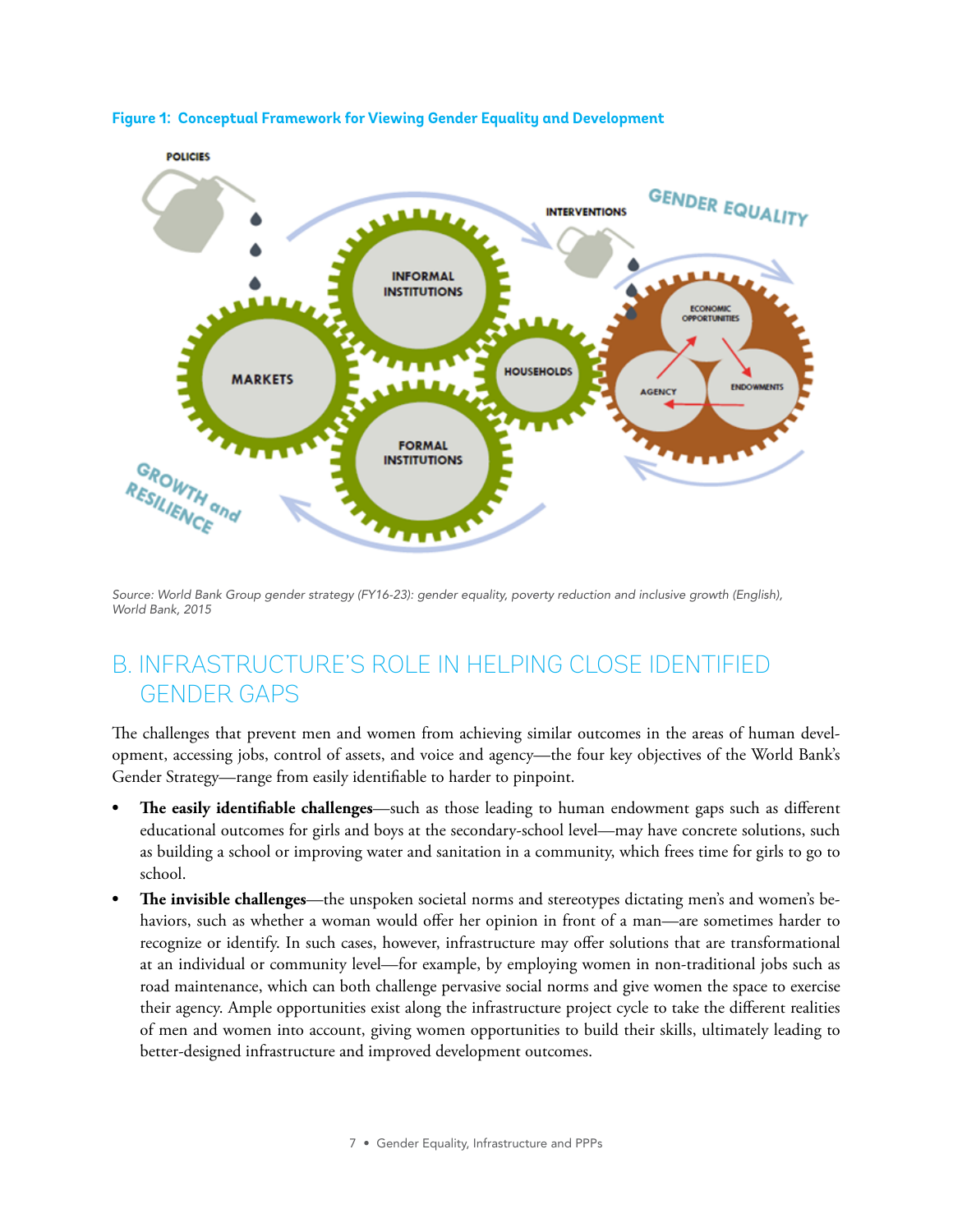It is worth noting that, although plentiful opportunities exist within a more inclusive infrastructure-projectdevelopment process to address gender gaps in outcomes, tackling these disparities at the project level will not eliminate some of the root causes of gender disparities. This will require systemic cultural and behavioral changes.

Annexes 1–4 contain more detailed discussions of the four gender equality gaps targeted by the World Bank Group 2016 Strategy and include discussion of how infrastructure can contribute to closing them. These findings are summarized in Table 1.

#### **Box 1: Definitions of Markets, Formal Institutions, and Informal Social Institutions**

Markets—a variety of arrangements that allow buyers and sellers to exchange any type of goods and services subject to a set of rules. Markets allow for any item that is exchanged to be evaluated and priced. Markets can be influenced and shaped by formal and informal institutions.

Formal institutions—all aspects that pertain to the functioning of the state, including laws, regulatory frameworks, and mechanisms for the delivery of services that the state provides, such as judicial services, police services, basic infrastructure, health and education.

Informal social institutions—the mechanisms, rules and procedures that shape social interactions but do not pertain to the functioning of the state. Gender roles provide guides to "standard" or normative behaviors for each sex within certain social contexts. Roles gain power as they are learned through socialization, elaborated in cultural products, and enacted in daily life. The repeated experience of performing gender roles affects widely shared beliefs about men's and women's attributions and one's own sense of identity. Social norms refer to patterns of behavior that flow from socially shared beliefs enforced by informal social sanctions. These can affect household bargaining in many ways: They set limits on what can be bargained about; they can be a determinant of or constraint to bargaining power; they can affect how bargaining is conducted; and they themselves can be subject to bargaining and can change. Social networks refer to the systems of social relationships and bonds of cooperation for mutual benefit that shape one's opportunities, information, social norms and perceptions.

*Source: The World Development Report 2012* (Box 4), based on Agarwal, 1994, 1997; Fehr, Fischbacher, and Gätcher, 2002; Kabeer, 1999; Sen, 1990.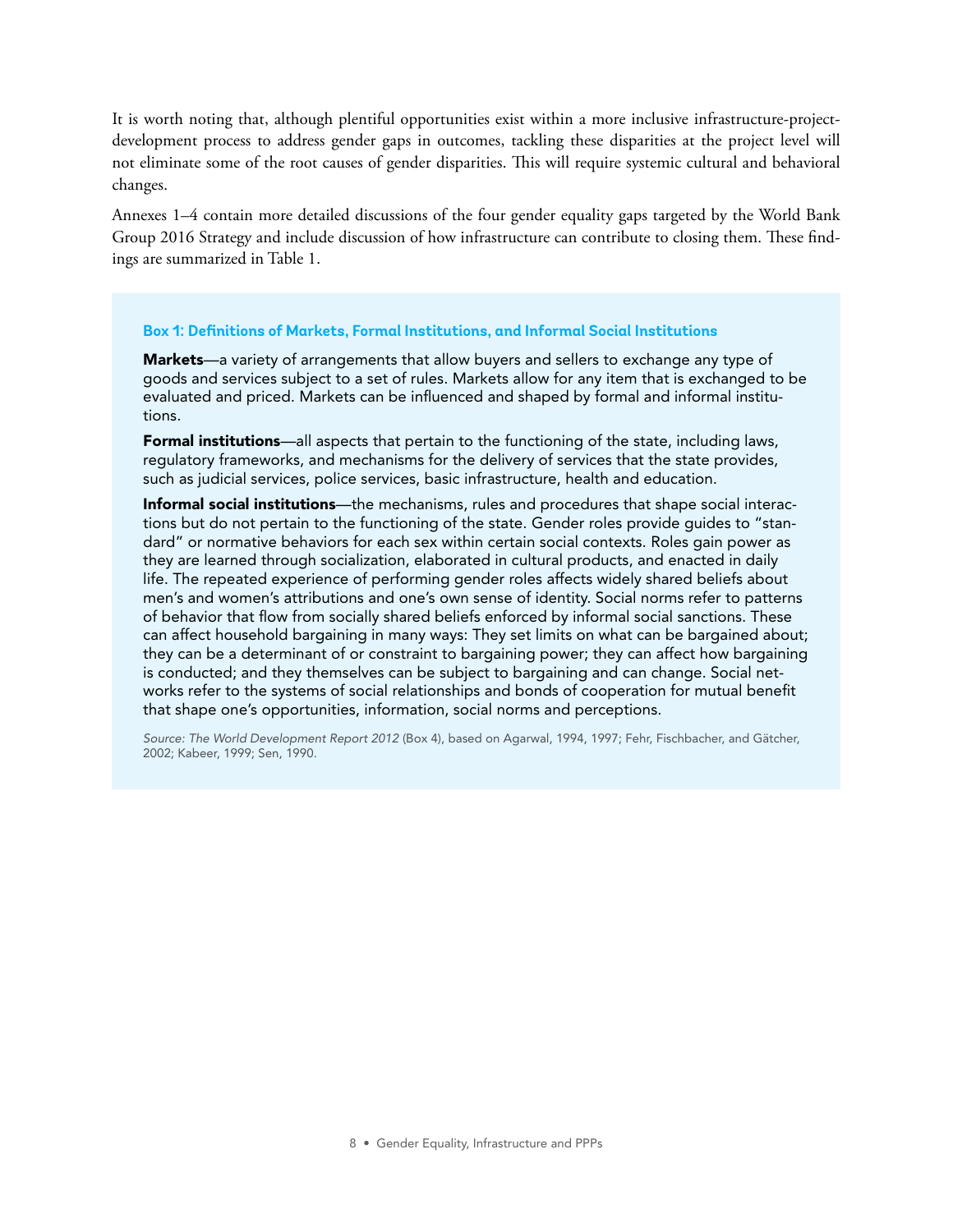#### **Table 1: Infrastructure's Role in Closing the Gender Gaps**

| <b>Gender Gaps to Close</b>                                          | <b>Description</b>                                                                                                                                                                                                                                                                                                                                                                                              | Infrastructure's Role in Closing these Gaps                                                                                                                                                                                                                                                                                                                                                                                                                                                                                                                                                                                                                                                                                                               |
|----------------------------------------------------------------------|-----------------------------------------------------------------------------------------------------------------------------------------------------------------------------------------------------------------------------------------------------------------------------------------------------------------------------------------------------------------------------------------------------------------|-----------------------------------------------------------------------------------------------------------------------------------------------------------------------------------------------------------------------------------------------------------------------------------------------------------------------------------------------------------------------------------------------------------------------------------------------------------------------------------------------------------------------------------------------------------------------------------------------------------------------------------------------------------------------------------------------------------------------------------------------------------|
| Human endowment<br>gaps-health, education,<br>social protection gaps | Investments in health and education<br>ensure people meet their potential.<br>Progress has been made in health, yet<br>worrying maternal mortality rates remain.<br>Education gaps-between girls and<br>boys-are closing, but not evenly.                                                                                                                                                                       | Improved access to:<br>Transport and ICT technologies can facilitate<br>access to health and education<br>$\bullet$<br>Water, sanitation and electricity can improve<br>health outcomes and reduce time poverty-<br>freeing up time for education<br>Nearby health facilities and schools can help<br>close these gaps<br>Process for building infrastructure provides<br>opportunities to:<br>Deliver benefit schemes to local population-e.g.,<br>schools, health facilities; ensure that contractors take<br>measures to prevent sexual harassment and gen-                                                                                                                                                                                            |
| Removing constraints for<br>more and better jobs                     | Women's labor-force participation mat-<br>ters for economies, women's voices, and<br>agency. Unfortunately, across countries,<br>the rate of women in the labor force<br>pales in comparison to that of men, due<br>to: skills gaps, occupational sex segre-<br>gation, lack of child/elder-care, mobility<br>constraints, unpaid "drudge work," gen-<br>der pay gaps, and legal and regulatory<br>constraints. | der-based violence (GBV)<br>Improved access to:<br>Electricity has been shown to reduce time<br>poverty and enable entrepreneurial pursuits<br>Water and sanitation can reduce time poverty<br>$\bullet$<br>and free up time for work<br>Well-designed transport can improve women's<br>$\bullet$<br>labor-force participation<br>$\bullet$<br>ICT can allow women access to online-based<br>work and different economic opportunities<br>Process for building infrastructure provides<br>opportunities to:<br>Promote women-run businesses along the<br>project-development cycle<br>Encourage companies to provide equal opportunities<br>for women and men in the workforce through codes of<br>conduct; build skills, and provide jobs for both sexes |
| Removing barriers to<br>women's ownership and<br>control of assets   | Owning assets helps people generate<br>income, access capital and credit, and<br>cope with shocks. Barriers for women<br>include: no access to financial accounts<br>or credit; and not having proper iden-<br>tification, which prevents women from<br>getting mortgages or connections to<br>services.                                                                                                        | Improved access to:<br>ICT networks provides more opportunities for<br>women to build a digital credit history<br>Process for building infrastructure provides<br>opportunities to:<br>Provide joint titling of land during resettlement<br>Promote gender-sensitive procurement to build/run<br>infrastructure projects/services                                                                                                                                                                                                                                                                                                                                                                                                                         |
| Enhancing women's<br>voice and agency; en-<br>gaging men & boys      | Addressing voice and agency constraints<br>requires engaging men and boys as<br>change agents; changing unequitable<br>social norms, discriminatory laws, and<br>legal institutions; challenging gender<br>stereotypes; and developing programs<br>to promote economic opportunities in<br>emerging high-growth sectors, social<br>protections, and education, especially in<br>STEM.                           | Improved access to:<br>Well-designed infrastructure can improve health<br>outcomes, reduce time poverty, etc., giving<br>women opportunities to improve their education<br>and exercise agency<br>Safe transport services can promote personal<br>security of women and girls<br>Process for building infrastructure provides<br>opportunities to:<br>Promote women's voices-especially through<br>stakeholder consultations<br>Develop skills and leadership potential equitably<br>for women and men<br>Hold construction contractors and service providers<br>to a Code of Conduct designed to prevent incidents<br>of sexual harassment and GBV                                                                                                       |